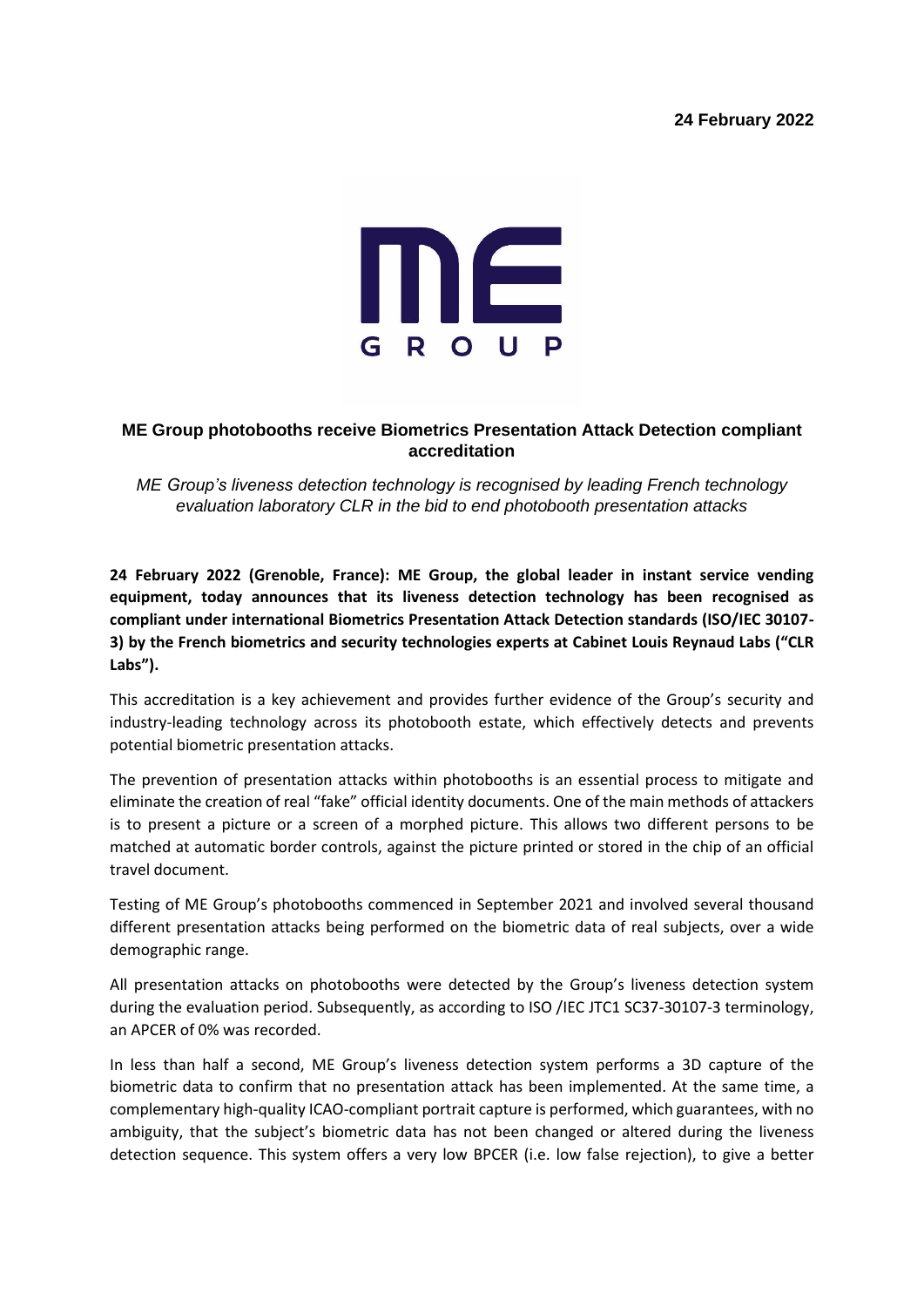experience to every single end user, even if not familiar with the digitalisation process. This robust system recognises all complex Deepfake videos which attempt to simulate a real person.

This innovative and robust liveness detection system, with patent pending, has been designed by ME Group at its innovation centre located in the French Tech district of the Alpes in Grenoble.

### **Christian Croll, Biometric and 3D Expert at ME Group, said:**

*"Our liveness detection technology has been specially designed for the highly controlled lighting environment of a photo booth, helping to ensure that our products are the most biometrically secure they can be. It offers a smart experience to the end user as it does not require any action from them, by incorporating a convenient smart passive liveness detection mode."*

#### **Stéfane Mouille Director of the CLR Labs, said:**

*"Preventing morphing presentation attacks is at the top of the European political agenda. The European Commission is updating its electronic passport legislation to introduce the upcoming European standards published by the CEN/CENELEC and we are honoured and proud that ME Group has selected our laboratory to perform its evaluation."* 

# **Notes to Editors**

# **About ME Group**

ME Group is the global leader in instant service vending equipment. It is a prominent international player in the photobooth and integrated biometric identification solutions market, with an established network of more than 28,000 photobooths across 18 countries offering market-leading photographic quality and technology.

In 1954, the first customer sat inside one of our photobooths to have their photograph taken and, amazingly for that time, a few minutes later walked away with their pictures. In 1962, Photo-Me International Plc was listed on the London Stock Exchange, where it continues to trade today.

Since then, hundreds of millions of people throughout the world have used our photobooth images for official documents, such as passports and driving licenses, and for fun.

Today, the Group offers an extensive and diverse range of products and services, reaching far beyond its photobooth heritage, including automated 24/7 laundry services, printing kiosks, and vending equipment for the food service market.

#### **About ME Group photobooths & technology**

ME Group holds patents on photobooth technology for the optimization of perfect diffuse and ICAO compliant illumination and has designed dedicated camera and image processing to achieve a high level of quality and reproducibility of ICAO portraits. It has also developed advanced patented technology for 3D portraits to anticipate high performance of face recognition and liveness detection.

All this expertise has been designed into the preparation of the next generation of high level of electronic authentication requested by PVID defined by ANSSI, by e-IDAS and by the European digital ID wallet.